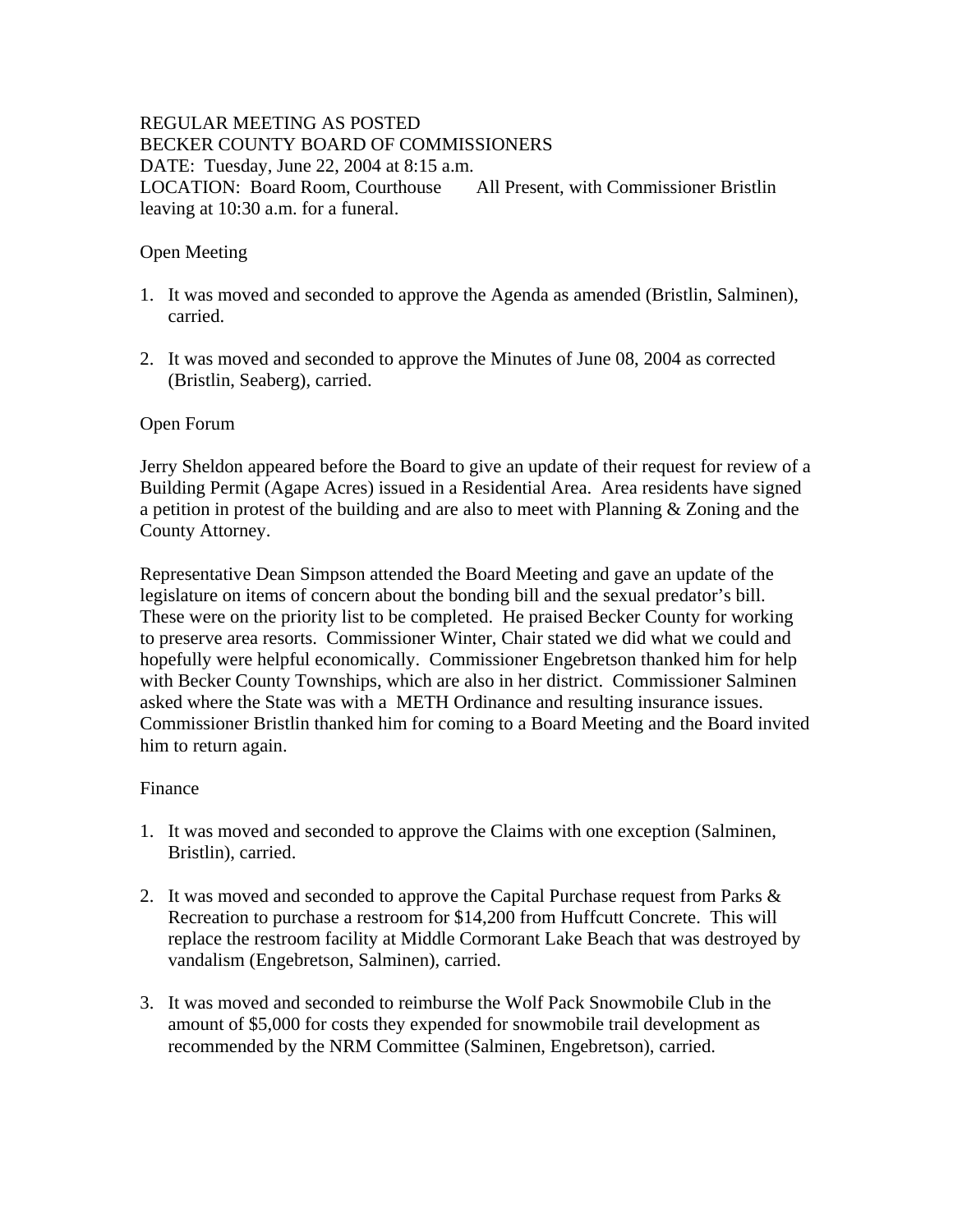- 4. It was moved and seconded to offer a 6-month free extension for jack pine sales coming due this summer to allow the mill time to catch up. The permittee would still be required to pay the balance of the permit (Engebretson, Salminen), carried.
- 5. The Sunnyside Project was discussed and the projected bond issuance date is September.

# Auditor

It was moved and seconded to approve the following Gambling Premise Permit Applications (Bristlin, Salminen), carried.

- 1. National Multiple Sclerosis Society, Minnesota Chapter, for operations at Tommy's Bar & Grill in Detroit Township.
- 2. National Multiple Sclerosis Society, Minnesota Chapter, for operations at Bayview Bar & Grill in Lake View Township.
- 3. Cormorant Lakes Sportsman's Club for operations at Swanies Resort in Cormorant Township.

# EDA Presentation

Jon Thomsen, Director, Becker County Housing, gave a report on the need for a Housing and Economic Project Developer. It was moved and seconded to approve utilizing Lana Fralich as the Economic Project Developer with the position to be responsible for new construction housing development and economic development with time split equally between the two functions (Bristlin, Salminen), carried.

### **Commissioners**

- 1. Reports & Correspondence:
	- a. Minnesota Board on Aging, Commissioner Engebretson
- 2. Appointments:

It was moved and seconded to re-appoint Amy Porkkonen to the Senior Council on Aging (Engebretson, Salminen), carried.

- 3. It was moved and seconded to approve to pay mileage for attending meetings to committee members of the True-County Assessing Committee (Engebretson, Seaberg), carried.
- 4. Commissioner Bristlin requested the County look at employing a Becker County Building Inspector. Commissioner Engebretson asked how many counties have building inspectors. Commissioner Salminen agreed of the need and asked how many inspectors would be needed. Commissioner Winter, Chair, asked for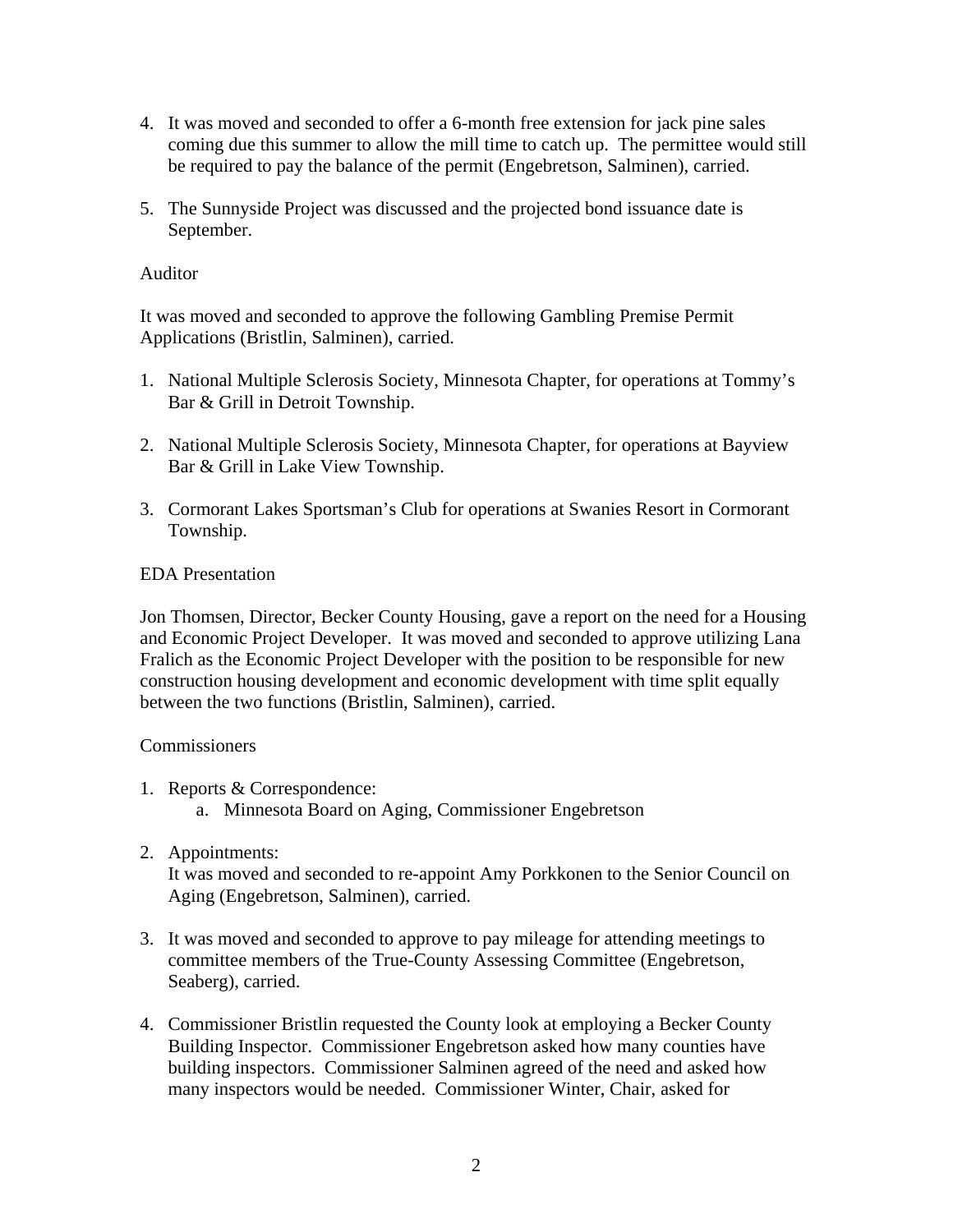Consensus. It was moved and seconded to move forward with Commissioner Bristlin's request and to include the Planning & Zoning Director in the discussions (Bristlin, Salminen), carried.

- 5. It was moved and seconded to approve the Agreement between Becker County and Festivals and Concert Events, Inc., 10K L.L.C. for 2004 to provide personnel for security and traffic control in connection with the "10,000 Lakes Festival 2004" event to be held at the Soo Pass Ranch in Lake View Township of Becker County, Minnesota on July 1, 2, 3, and 4, 2004 and "WE-Fest 2004 on August 5, 6, and 7, 2004 (Engebretson, Salminen), carried.
- 6. It was moved and seconded to rescind Resolution No. 03-04-2I of March 23, 2004, setting a Tax-forfeit land sale for July 1, 2004 to sell Lot 58S of Spur Track, Auditor's Lot 63 Less Hwy., Auditor's Lot 103 and Auditor's Lot 105 W of River. This was done to allow an Economic Development Project to proceed and could bring a business and jobs to the City of Frazee (Bristlin, Salminen), carried.
- 7. It was moved and seconded to amend Resolution No. 05-04-1E adding an additional amount to the Off-Highway Vehicle Safety Enforcement Program Grant. The original amount of the grant was \$2,773 and is now \$4,533 (Salminen, Bristlin), carried.
- 8. County Attorney Letter on behalf of the Childrens' Justice Initiative Committee chaired by Judge Walker. This request was for private areas where attorneys may meet with clients, a place for witnesses to wait in, an area where victims can wait that is separate from the waiting area used by the defendant, the defendant's relatives and defense witnesses. Another area of concern is a jury room for the upstairs courtroom. After discussion and a suggestion from Commissioner Salminen to look at what we could do to remodel existing rooms on the Court Administration floor, it was moved and seconded to continue to pursue a solution to these problems by having the County Administrator further explore the options and bring the results to the Board for consideration (Bristlin, Salminen), carried. Commissioner Engebretson abstaining. Terri Kalil asked what the purpose of the motion was, and was there an amount stated? Brian C. Berg, County Administrator said he would call the Space Needs Committee to meet and address this issue now that the Board wants to move forward. They will study all options, including reviewing options to add on the North end of the Courthouse and bring back to the Board in 30-days. Commissioner Salminen asked that the Courts be asked to be involved to advise what will work best for them.

# Highway

1. It was moved and seconded to pass Resolution No. DOH 06-04-2G, Bid Award Project SAP 03-614-16; 03-599-22 & 03-599-23, awarding the bid to Landwehr Construction Inc., low bidder in the amount of \$278,603.51 and authorizing the Board Chair and the County Administrator to sign on behalf of Becker County (Seaberg, Bristlin), carried.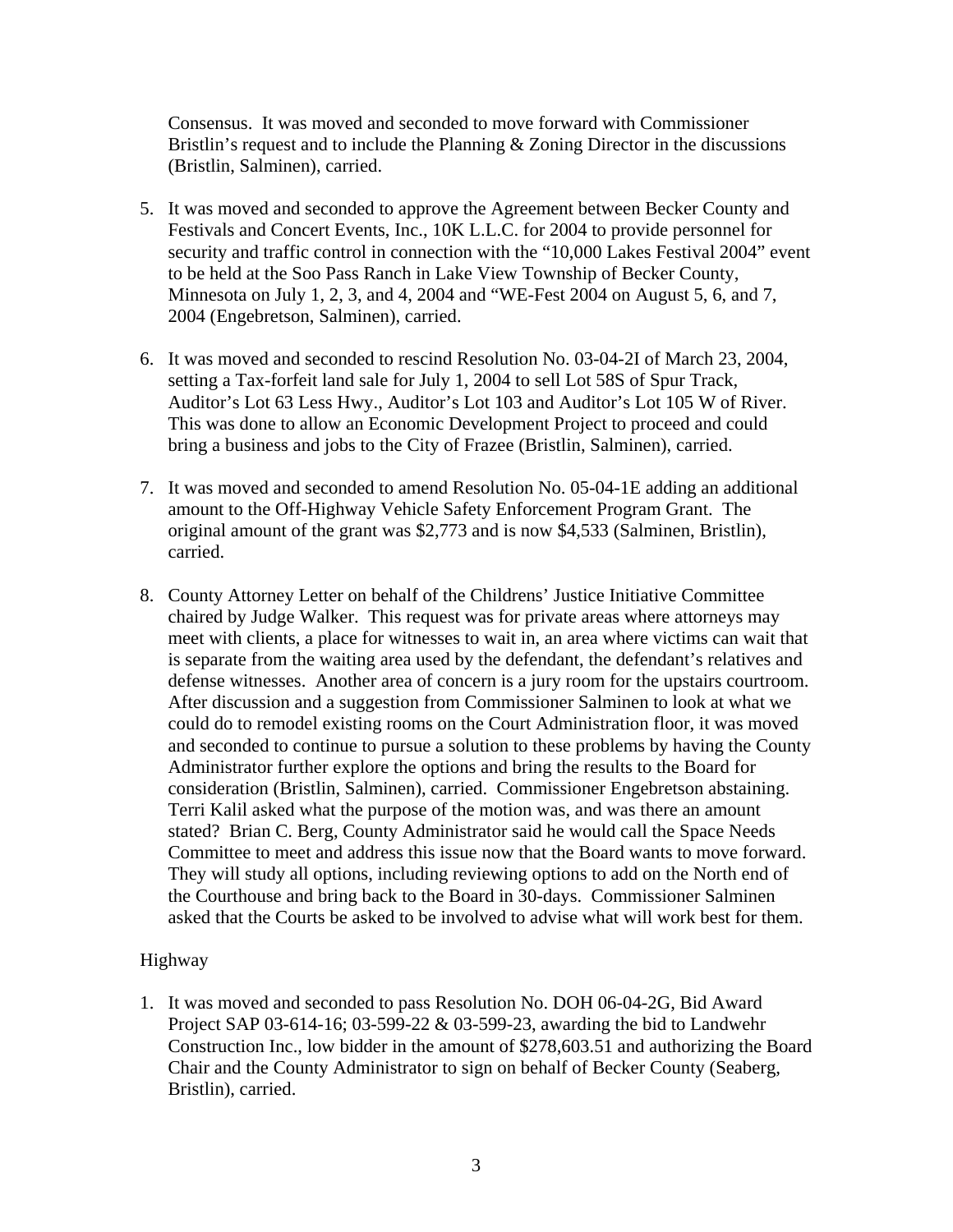- 2. It was moved and seconded to pass Resolution No. DOH 06-04-2H, Intermittent Road Closure Dakota Avenue, Callaway, MN, authorizing the County Engineer to issue CHS Inc, a Temporary Road Closure Permit which shall be in effect until such time that the City of Callaway or the Becker County Board of Commissioners deems it necessary to dissolve the permit (Bristlin, Seaberg), carried.
- 3. Brad Wentz, County Engineer, gave a road construction update.

### Human Services

- 1. It was moved and seconded to approve the Transit Claims (Bristlin, Salminen), carried.
- 2. Judy Peterson, Becker County Coordinator on Aging, gave a report on the various prescription programs available to the seniors.
- 3. It was moved and seconded to authorize Becker County Human Services participation with Phase I of the planning process for the Minnesota Senior care Pilot Project. This is a pilot project that Becker, Clay, Otter Tail and Wilkin counties have been meeting on for the past several months (Bristlin, Salminen), carried.
- 4. It was moved and seconded to accept the Public Assistance Applications (Seaberg, Salminen), carried.
- 5. It was moved and seconded to approve the Human Services Claims (Bristlin, Salminen), carried.

#### Assessor

1. It was moved and seconded to approve the following Abatements (Seaberg, Salminen), carried.

### 2004 Tax Payable

| Parcel #    | Twn/City      | Amount | Reason    |
|-------------|---------------|--------|-----------|
| 16.0086.000 | Holmesville   | \$112  | Homestead |
| 49.2524.370 | Detroit Lakes | 948    | Homestead |

### Emergency Management

Jennifer Olson, Northwest RDC, gave an update and report on a report she is doing for Becker County. Dan Holm, Becker County Emergency Management, has worked with Jennifer on this project. The draft will be sent to FEMA by November, 2004.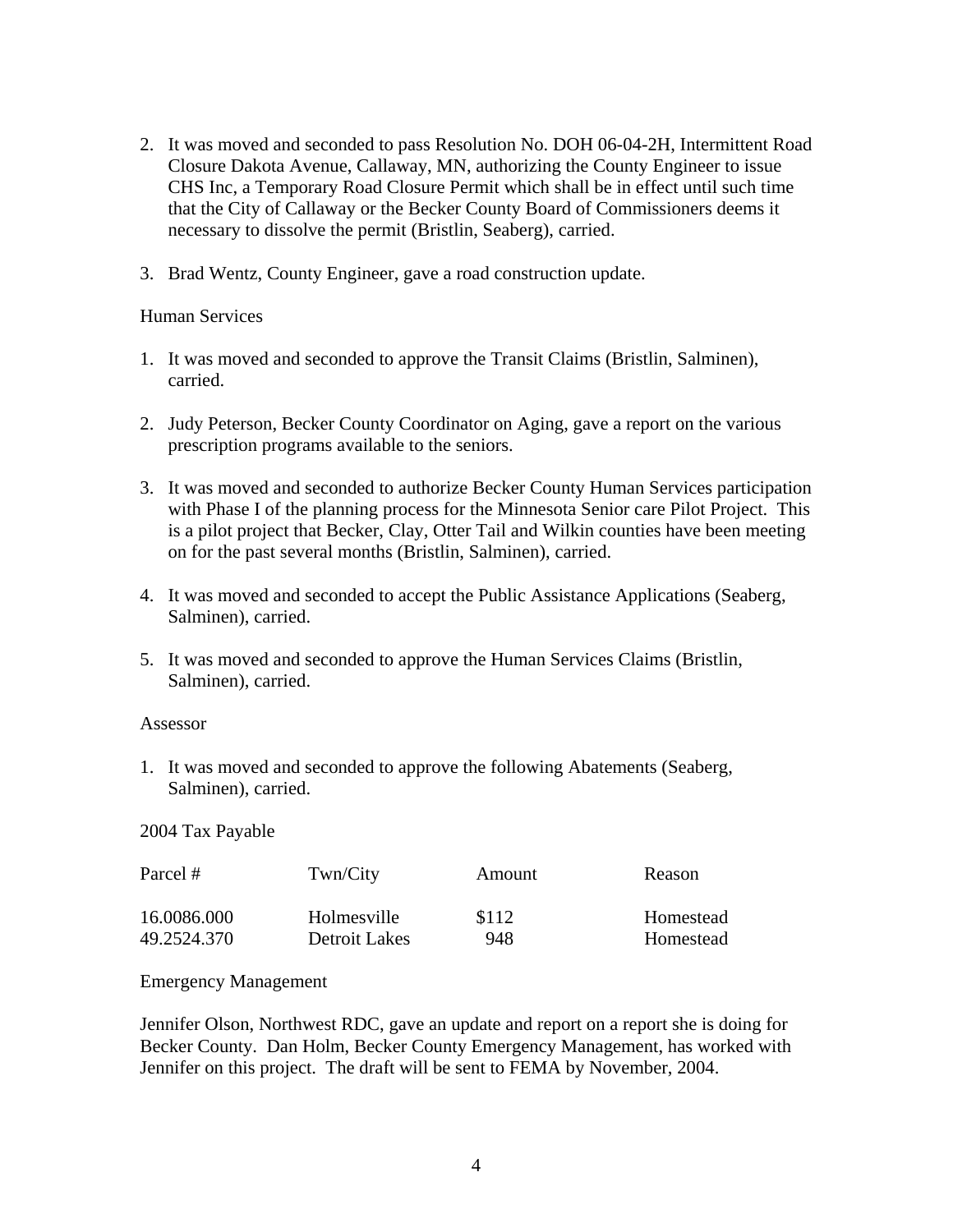#### Planning & Zoning

Commissioner Winter, Board Chair, stated that we have (4) County Board Members present, so the Chair will vote on the Planning & Zonings motions. Individuals wishing to speak will be given 3-minutes and a single speaker for a group will be given 5 minutes.

- 1. Planning Commissions (PC)Recommendations of June 15, 2004:
	- 1) FIRST ORDER OF BUSINESS: Gary Schmit. Detroit Township. It was moved and seconded to concur with the PC findings and recommendations to approve a conditional use permit to allow a commercial use consisting of a taxidermy business according to the business plan submitted with the application based on the fact that the use would not be detrimental to the surrounding area (Salminen, Engebretson), carried.

SECOND ORDER OF BUSINESS: Ronald Beaton. Holmesville Township. It was moved and seconded to concur with the PC findings and recommendations to approve a 1-story storage shed to exceed the height limitation of 18.5 ft. by 6 inches for a total height of 19-feet based on the fact that the structure is not lakeside, but across the road from the lake; the structure is shielded by woods and the fact that the structure will only be one story in height, not a 2-story structure; and the height is to accommodate a 4/12 pitch roof for snow (Seaberg, Salminen), carried.

THIRD ORDER OF BUSINESS: Wesley Borah. Lake Park Township. It was moved and seconded to concur with the PC findings and recommendations to approve a certificate of survey to allow two tracts of land, one being 3.44 acres in size and the other being 3.45 acres in size based on the fact that the certificate of survey meets the criteria of the Zoning Ordinance and Subdivision Ordinance (Salminen, Seaberg), carried.

FOURTH ORDER OF BUSINESS: Don Dronnen. Erie Township. It was moved and seconded to concur with the PC findings and recommendations to approve a certificate of survey for (3) parcels of land, 3.33, 2.51 and 2.51 acres in the shoreland district based on the fact that the certificate of survey does meet the criteria of the Zoning Ordinance and Subdivision Ordinance (Salminen, Engebretson), carried.

FIFTH ORDER OF BUSINESS: Bruce Fujan and Bob Webb. Two Inlets Township. It was moved and seconded to concur with the PC findings and recommendations to approve the change of zone from agricultural to residential and approve a certificate of survey for (2) tracts of land, 3.04 and 2.78 acres based on the fact that the request is compatible with the surrounding area and meets the criteria of the Zoning Ordinance and the Subdivision Ordinance (Salminen, Seaberg), carried.

SIXTH ORDER OF BUSINESS: Cormorant Inn and Suites, Kevin Karel, Cormorant Township. Tabled.

SEVENTH ORDER OF BUSINESS: Aggregate Industries. Cormorant Township. It was moved and seconded to concur with the PC findings and recommendations to approve a conditional use permit to allow gravel and sand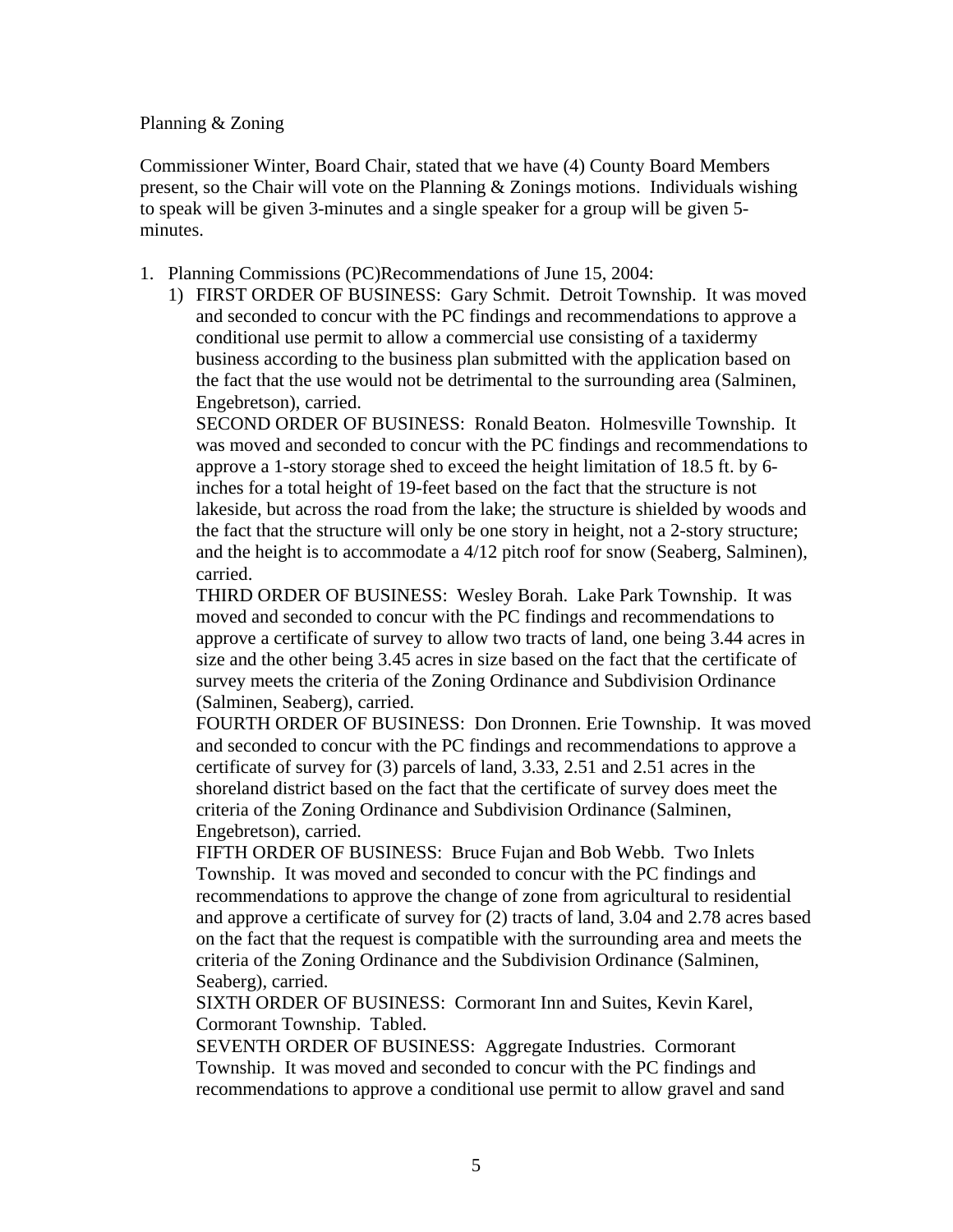excavation as per plan submitted with the application based on the fact that this entire area is already gravel mined and the application complies with the Zoning Ordinance and is compatible with the area (Salminen, Seaberg), carried. EIGHTH ORDER OF BUSINESS: Jeff Christlieb. Osage Township. It was moved and seconded to concur with the PC to approve the change of zone from commercial to residential based on the fact that the property has always been residential in use and is compatible with the mixture of residential and commercial uses in the area (Engebretson, Salminen), carried. NINTH ORDER OF BUSINESS: Final Plat of Cotton Lake Estates, Gary Heitkamp Developer. It was moved and seconded to concur with the PC findings and recommendations to approve the final plat of Cotton Lake Estates as presented based on the fact that the plat does meet the criteria of the Zoning Ordinance and Subdivision Ordinance (Seaberg, Salminen), carried. TENTH ORDER OF BUSINESS: The next informational meeting is on Thursday, July 08, 2004 at 8:30 a.m.

- 2. It was moved and seconded to pass Resolution No. PZ 06-04-2B, making a Negative Declaration that the Rollag Plant, Cormorant Gravel Mine, Section 32 SW1/4, does not have the potential for significant environmental effects and that the impacts from the project are reasonable and expected (Engebretson, Salminen), carried.
- 3. It was moved and seconded to pass Resolution No. PZ 06-04-2C, stating that based on the EAW Review Committee recommendation and findings of fact the Becker County Board declares the need for an EAW on Planned Unit Development of Blue's Valley Campground, Eagle Lake, Burlington Township (Engebretson, Salminen), carried. Jim Peters, Attorney, spoke in favor of the Resolution and John Anderson, Meadowland, spoke against the need for an EAW. Commissioners Salminen and Engebretson spoke to the need for EAW's.

Recessed for lunch at 11:30 a.m.

Reconvened at 1:00 p.m. for Board of Equalization.

- 2:15 Brian C. Berg updated the Board on the publishing of the Human Services Building Expansion Bid Request. As instructed, the D.L. Newspaper did not publish the Bid Request Ad in the June 20, 2004 legal newspaper. After consulting with the architects, the paper and the Becker County Attorney, it was deemed acceptable to continue the ad on June 23, 27, and 30th for Construction Bids. The County Attorney stated in his Opinion that this would meet our legal obligation, and we would not need to change our bid opening and acceptance dates.
- 2:20 It was moved and seconded to approve to Close the Session (Salminen, Seaberg), carried. Labor Negotiations were discussed. The meeting was taped by Nancy Grabanski, Human Resources.